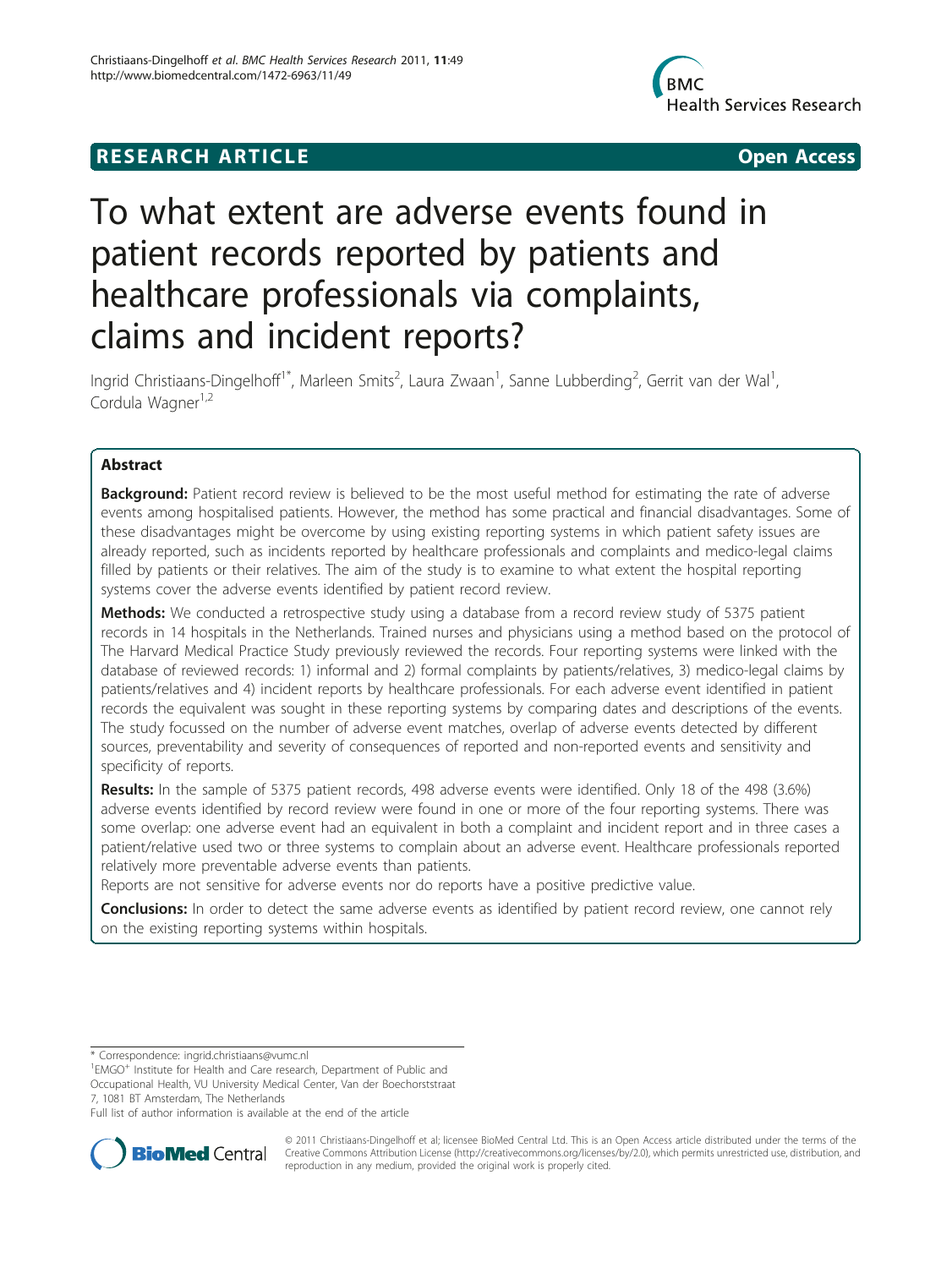## Background

For hospital managers and healthcare providers involved in patient safety issues it is important to have access to patient safety data to facilitate decisions on interventions aimed at improving the quality and safety of hospital care. Ideally there is real-time information about patient safety, capturing incidents that reflect actual or potential risks of adverse events. An adverse event is commonly defined as an unintended injury that results in temporary or permanent disability, death, or prolonged hospital stay and is caused by healthcare management rather than by the patient's underlying disease process [[1\]](#page-8-0).

Many countries have performed retrospective patient record review studies to identify adverse events in their hospitals [[2](#page-8-0)-[9](#page-8-0)]. Patient record review is believed to be the most useful method for estimating the rate of adverse events among hospitalised patients [[10\]](#page-8-0). However, the method has some practical disadvantages: it is time-consuming, labour intensive and expensive [[11\]](#page-8-0). Moreover, retrospective record review does not provide real-time information. It is often not possible to gain additional information about the events from the people involved.

Hospitals would benefit from reporting sources, which can provide information on patient safety periodically and on demand. The value of incident reporting by healthcare professionals has been widely recognised. Moreover, it is increasingly believed that patients (or their relatives, hereafter together named "patients") can play an important role in signalling safety issues. In the report of the UK Department of Health "An organisation with a memory" [[12](#page-8-0)], the importance of both sources is stressed.

So far there is little knowledge about the comprehensiveness of incident reporting systems in hospitals. A general weakness that is often mentioned in literature about incident reporting by healthcare providers is that incidents are considerably under-reported [[13,14\]](#page-8-0). A few studies compared results from record review with either incident reports or patient complaints in small scale study designs [[13](#page-8-0),[15,16\]](#page-8-0). They found little overlap in events detected by the methods they compared and concluded that incident reporting or patient complaints alone do not provide an adequate assessment of adverse events. As far as we know, no earlier studies have reported on the completeness of both incident reporting by healthcare professionals and reporting by patients (complaints as well as claims) in regard of detecting adverse events.

The aim of our study is to get insight into the extent in which four hospital reporting systems of incidents reported by healthcare professionals and complaints and claims reported by patients cover adverse events that were identified by patient record review. We want to know if the diverse reporting systems, which are already implemented in Dutch hospitals, are individually or cumulatively useful as a method for identifying adverse events (see Box 1 for some background information about incident reporting by healthcare professionals and the procedures for complaints/claims by patients in the Netherlands).

Moreover, we are interested whether adverse events with a higher preventability and severity of consequences have a larger likelihood of being reported. It is our assumption that highly preventable adverse events might be reported relatively often, because the persons involved feel the hospital can learn from these events to prevent them in the future. Severe adverse events might have an increased chance of being reported, because of their visibility and impact on the patient. When highly preventable and severe adverse events are regularly reported in one or more reporting systems, the issue of under-reporting is less worrying than is stated in literature.

Our study has four specific research questions: 1) How many adverse events established by patient record review are also identified in one or more reporting systems of incident reports, complaints and claims? 2) What is the amount of overlap in the detection of adverse events between the reporting systems? 3) Is the degree of preventability and severity of adverse events related to the likelihood they are reported? 4) What is the sensitivity and specificity of reports for adverse events?

# Incident reporting, complaints and claims in Dutch hospitals

In the Netherlands, healthcare professionals have been increasingly stimulated to report incidents or near misses within their own hospital. For the healthcare professional in 2004 reporting incidents (especially adverse events and calamities) was not mandatory by law but a consequence of healthcare quality and patients' rights legislation. It often was mandatory by employment contract. The incident reporting system is by definition meant for all incidents, including adverse events. An incident can be defined as "Any deviation from usual medical care that causes an injury to the patient or poses a risk of harm. Includes errors, preventable adverse events, and hazards." A near miss is defined as "Serious error or mishap that has the potential to cause an adverse event but fails to do so because of chance or because it is intercepted." [[17\]](#page-8-0). This means that an adverse event is always an incident but an incident does not has to be an adverse event. After an incident/near miss has happened, it can be reported by filling out an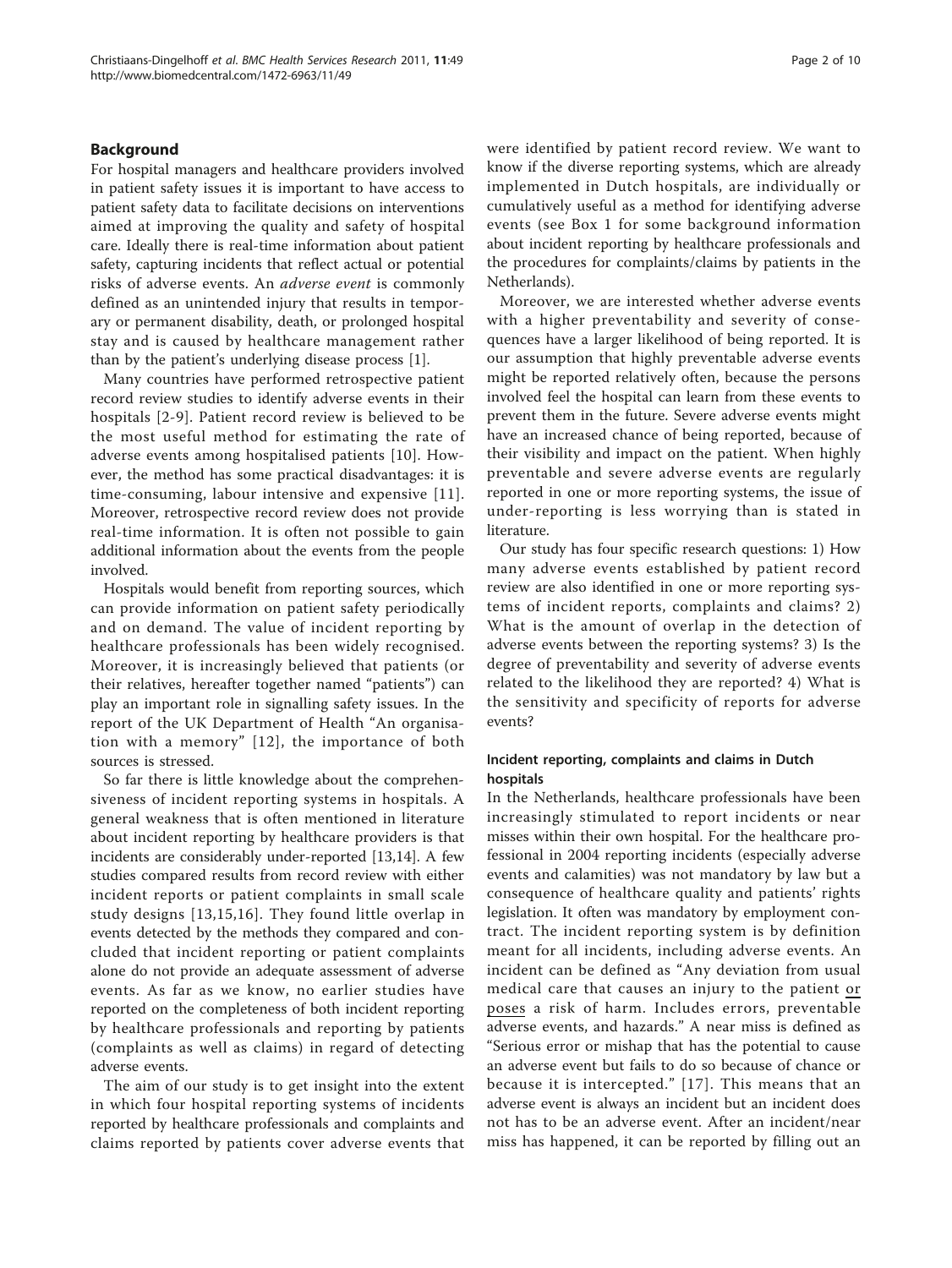electronic or paper-based report form containing, among other things, a description of the event, the time and place of occurrence and the people involved. The incident reporting committee will register and analyse the incidents.

Patients are encouraged to report their complaints without further definition.

In the Netherlands patients have various options to file a complaint or claim in the Netherlands when they are not satisfied with the care or cure they received. The choice of the path depends largely on the intention of the patient making the complaint or claim.

There are different reasons for patients to complaint, for example, patients want to have an explanation or an apology or initiate an investigation on the legitimacy of certain acts committed. Reasons to file a claim are for example to get financial compensation or to prevent recurrence of the incident to restore their sense of justice [[18](#page-8-0)]. Patients can submit their grievances to the complaints officer or to the more formal complaint committee within the hospital. The purpose of an informal complaint is mediation or expressing a concern about the quality of care, whereas a formal complaint is made to instigate an investigation followed by a formal judgement about the legitimacy of the complaint (not juridical binding). A legal option outside the hospital is to submit a formal appeal to the medical board to obtain a verdict or when a financial compensation is wanted, to file a claim to the hospital board. The Netherlands does not have a no-fault system. Malpractice claims are judged by the insurance company of the hospital. If patients do not agree with the judgement of the insurance company on the liability or the financial compensation, patients can approach a civil court. It is possible for patients to use more than one path simultaneously or consecutively. Reporting systems are not set up with the intention to report adverse events in specific. Patient reports often concern the quality of care, whereas healthcare professionals frequently report about deviations from procedures.

# Methods

### Study design and setting

A retrospective study was performed using a database of reviewed patient records collected during a retrospective patient record review study examining the incidence of adverse events [[1,9](#page-8-0)]. This record review study was conducted in 21 hospitals, involving 20% of the acute care hospitals in the Netherlands. All 21 hospitals were invited to participate in our supplementary study on the completeness of incident reporting systems. Fourteen hospitals were willing to participate: two university hospitals, four tertiary teaching hospitals and eight general hospitals. Hospital sizes ranged from 201 to 985 beds. Seven hospitals declined because of practical reasons, such as simultaneous participation in other projects, time constraints, elimination of the reporting system after two years or having an anonymous reporting system (no patient information registered).

Four reporting systems per hospital were linked with the adverse events database in these fourteen hospitals: 1) the reporting system of the complaint officer: for informal complaints by patients; 2) the reporting system of the complaint committee: for formal complaints by patients; 3) the reporting system of the liability officer: for medico-legal claims by patients and 4) the reporting system of incident reports: for incident reports by healthcare professionals. For each adverse event identified in the patient records, the equivalent was sought in the four reporting systems of the same hospitals by comparing the date and descriptions of the events.

This study is a continuation of the Dutch patient record review study [\[1,9](#page-8-0)], for which ethical approval was granted by the VU University Medical Center in Amsterdam. The participating hospitals formally consented to take part in this study.

#### Patient record review

In each hospital a stratified random sample was selected of 200 admissions of patients discharged from the hospital in 2004 (> 24 hours stay) and 200 (or less if the total of patients who died in 2004 was lower) admissions of patients deceased in the hospital in the year 2004, excluding admissions of psychiatry, obstetrics and children less than one year old.

Between August 2005 and October 2006, 55 trained physicians reviewed the medical, nursing and, if available, the outpatient record of all sampled admissions that contained triggers for adverse events, for example an unplanned readmission, unplanned return to the operating room or unexpected death. The presence of one or more of the 18 predefined triggers was judged in advance by trained nurses. For each patient record two physician reviewers determined independently the presence of one or more, consequences, and degree of preventability of the adverse events, based on a standardised procedure and review form. A preventable adverse event was defined as an adverse event resulting from an error in management due to failure to follow accepted practice at an individual or system level. Accepted practice was taken to be 'the current level of expected performance for the average practitioner or system that manages the condition in question'. The degree of preventability was measured on a six-point scale from "(Virtually) no evidence of preventability" to "(Virtually) certain evidence of preventability".

The degree of severity of the consequences was rated on a seven-point scale from "No physical impairment or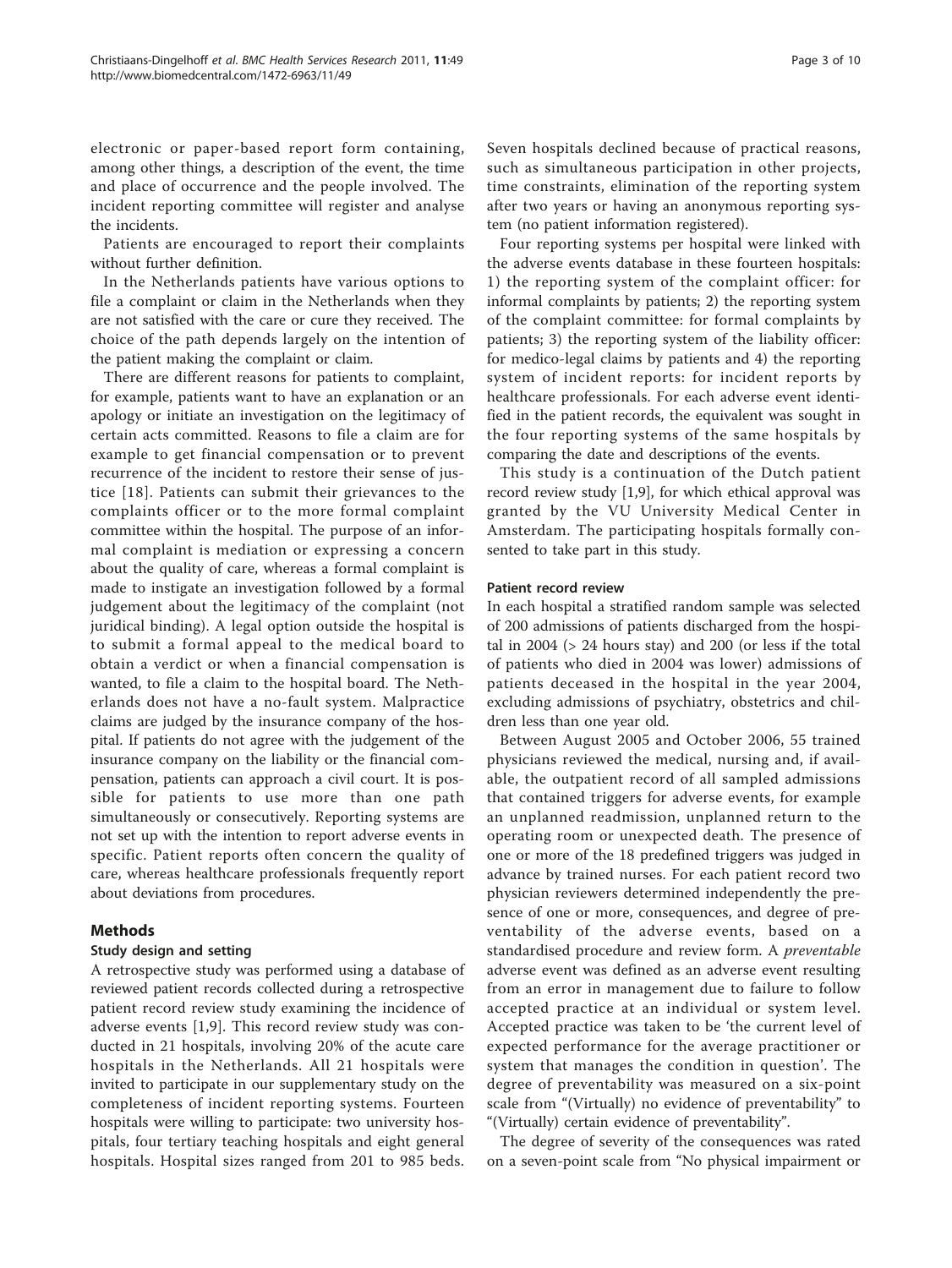disability" to "Death". The methods of determining adverse events were based on the well-known protocol of The Harvard Medical Practice Study and have been described in detail elsewhere [\[1\]](#page-8-0).

# Linking record reviews with reporting systems (finding patient identity matches)

Between March 2007 and March 2008 fourteen hospitals provided datasets from each of the four reporting systems, containing identification characteristics of all patients involved in an incident report, complaint or claim in the year 2004: patient registration number, date of birth and sex and hospital. Reports without sufficient patient identifiers or reports of events which occurred in 2003 but were reported in 2004 were non-eligible for matching. Because of the confidentiality of the information, the researchers had no access to the reporting systems in the hospitals. Sometimes exceptions were made when the incident reports, complaints or claims were not digitally registered. In these cases, the researchers got permission to access the reports to get the information required. A confidentiality agreement was signed by the researchers to maintain secrecy of the information. Data from the reporting systems were recorded anonymously and all information was kept confidential.

The patient identification data from the four sources were then linked with the database of the sample from the record review. A case matched when a patient involved in the complaint, claim or incident report matched on identity with a patient from the record review sample. These matches were classified as patient identity matches (see Figure [1\)](#page-4-0).

### Comparison of narratives (finding adverse event matches)

It is possible that a complaint, claim or incident report hereafter together named "reports"- concerned another issue than the adverse event identified by record review. For example, relatives of a patient complaining about how the doctors communicate with the patient and not about the adverse event that involved a wrong dose of medication. To be able to examine whether the identity matches related to the same issue, we obtained more information about these events, including the original description of the event, the date of occurrence and consequences for the patient, by means of a questionnaire.

Furthermore we obtained information about the characteristics of the reporter (patient or healthcare professional). The questionnaires were sent to the officer of each reporting system in the hospitals. A researcher (ICD) compared the dates and descriptions of the adverse events from the record reviews with the dates and descriptions/narratives of the reports. The descriptions of the events did not need to correspond perfectly. The physicians who reviewed the patient records made a medical description of the adverse event, while patients generally do not use professional language when describing their dissatisfaction. Moreover, an adverse event can evolve from a chain of events in time, while a report often describes just a part of the situation. Allowing for the above mentioned differences, cases were classified as a match if it was plausible that: 1) the descriptions were about the same event or 2) the description in the report was about an event that was related to the adverse event (for example, the adverse event was a consequence of the reported event). The comparisons were discussed with other researchers (LZ, CW). In doubt and for the final verification a physician was consulted (MD).

Matched cases in this final stage-meaning that the topic of the report was related to an adverse event in the record review study-were classified as adverse event matches (see Figure [1\)](#page-4-0).

### Statistical analysis

Usefulness of the reporting systems for detection of adverse events was determined by the number of adverse event matches (absolute number and percentage of all possible matches). The extent of overlap between reporting systems was determined by counting the number of adverse events that were detected in more than one reporting source. The characteristics of the reporters of each report were described in percentages of the following categories: professionals (physician, resident/ physician, nurse and student nurse) and patients (patient, child, spouse, child & spouse and legal adviser).

To test whether the degree of preventability and severity of the adverse events influence the likelihood they are reported, we performed t-tests. Results were considered statistically significant at  $p < 0.05$ . For the non-significant differences we calculated the power. Data were analysed using SPSS 15.0.

Each patient was identified as being positive or negative for an adverse event for one or more reports that matched an adverse event in the patient record review. Sensitivity and specificity interpret the reports results retrospectively whereas positive predictive values and negative predictive values establish the predictive properties of the reports in the future.

### Results

In the record review study in 14 hospitals, a total of 5.375 patient records were reviewed. The reviewers identified 498 adverse events. In a few medical cases more than one adverse event was identified. A flow chart of the study process is presented in Figure [1.](#page-4-0)

The fourteen hospitals received in total 10.668 reports in four reporting systems in 2004. Of these reports 1.236 reports were not eligible, because they were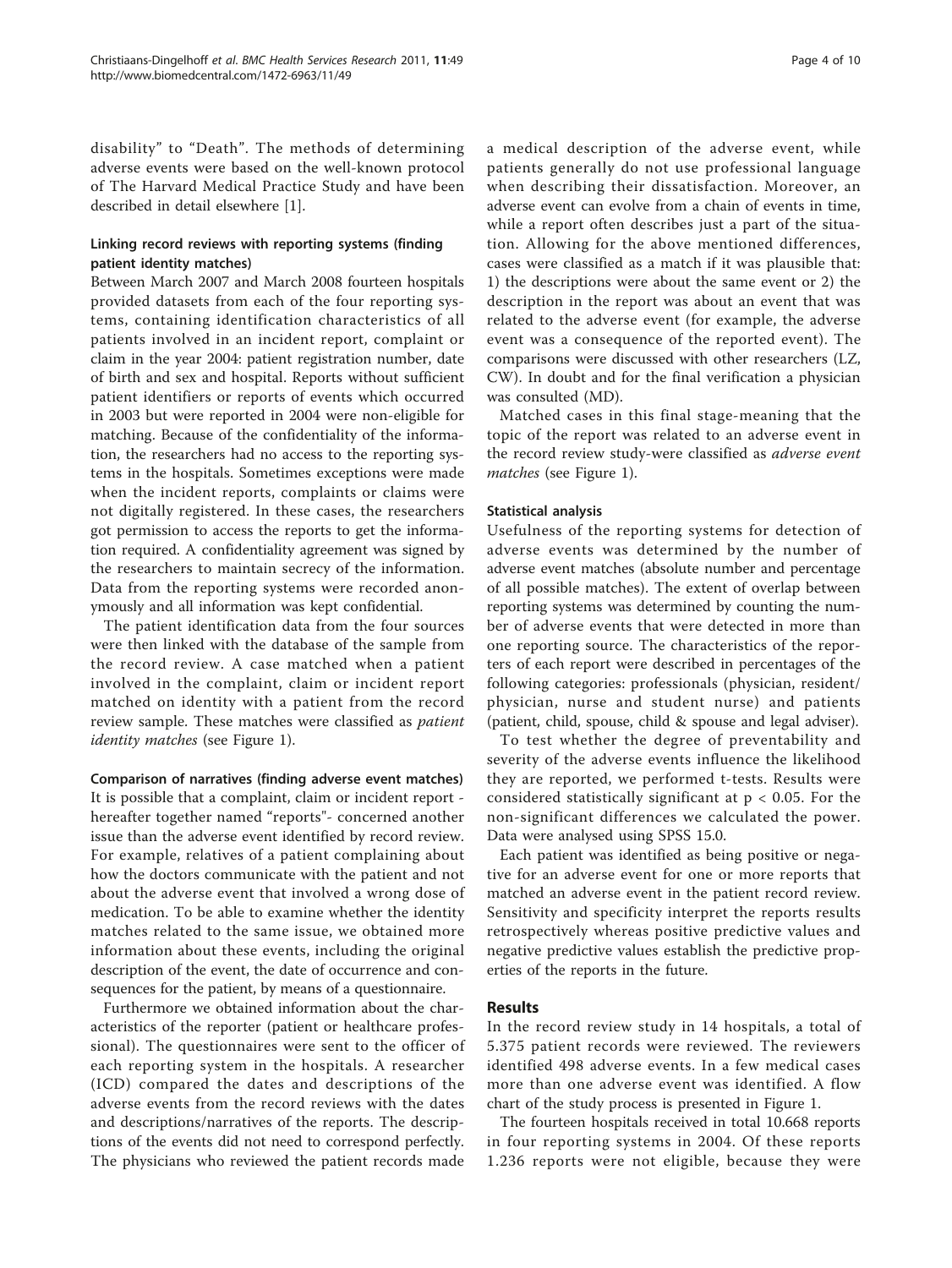<span id="page-4-0"></span>

anonymous, not related to a specific patient or the report concerned an event that occurred in 2003. For our study 9.432 reports were eligible: 5.592 incident reports, 3.384 informal complaints, 186 formal complaints and 270 medico-legal claims.

Since 498 adverse events were identified in the patient record study, patients and healthcare professionals in theory could have reported 498 adverse events as a complaint, claim or incident report in one

or more reporting systems. After matching on patient identifiers in stage 1, an overlap was found between 422 (of 9.432) reports of patients and healthcare professionals and 348 (of 5375) patient records (patient identity matches).

Healthcare professionals reported 353 incidents and patients submitted 61 informal complaints, 5 formal complaints and 3 medico-legal claims. Sometimes a patient was identified in more than one reporting source.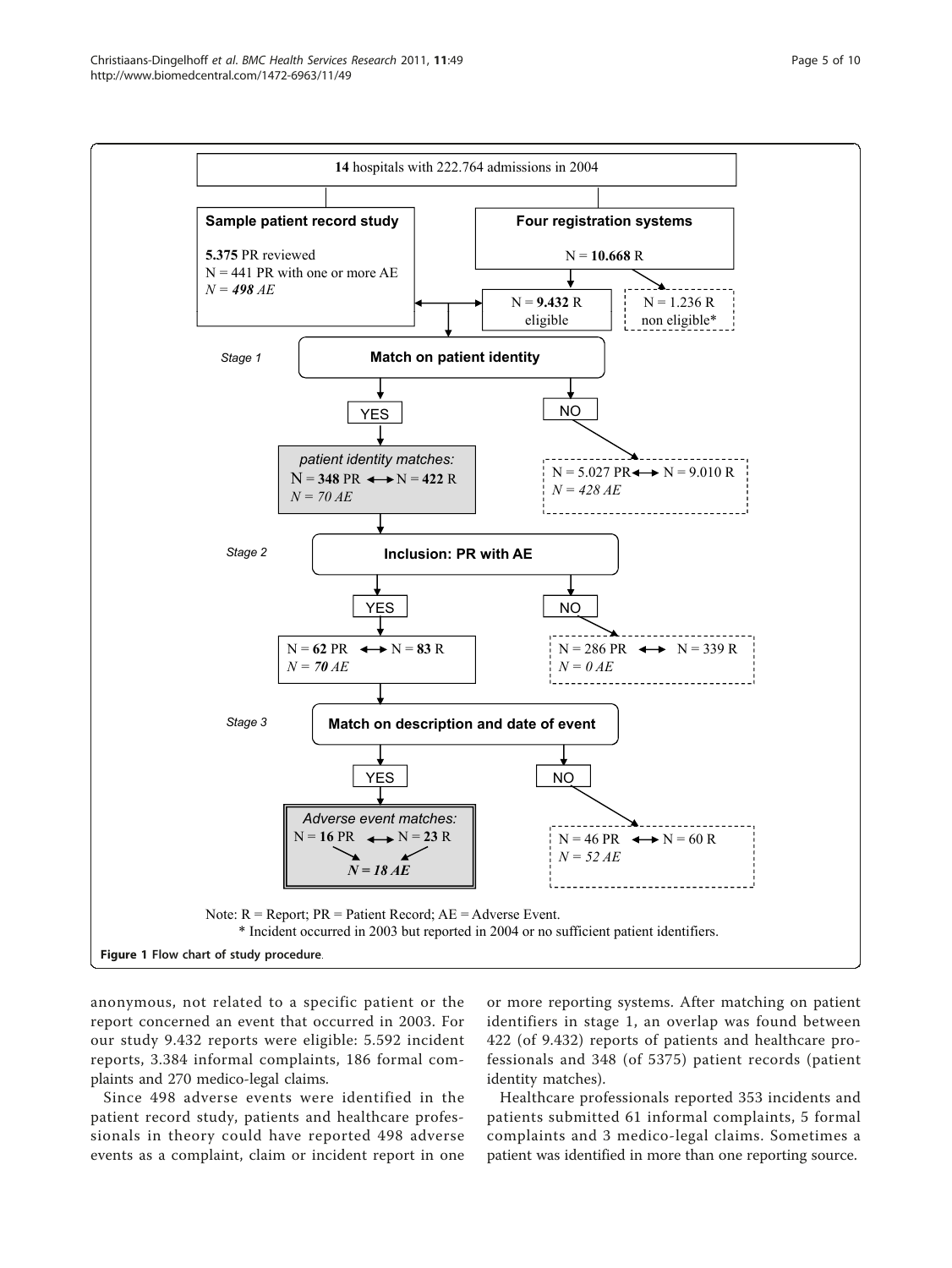Due to confidentiality agreements we could not disclose the patient records in which the adverse events were detected. Therefore we send the officers of the reporting committees a questionnaire for each report that matched on patient identifiers with a patient record for more information about these reports ( $n = 422$  questionnaires). The response rate was 100%.

In stage 2 we excluded the patient records in which no adverse events were detected and the reports that matched on identity with these patient records.

The patient identity matches now involved 62 patient records with 70 adverse events in the patient record review and 83 reports in the reporting systems. Comparison of the content of the 83 reports with the 70 adverse events in stage 3 showed that 18 adverse events of the patient record review study were reported in one or more reporting systems (adverse event matches); that is 3.6% (18/498) of all possible adverse event matches. (The result of the matching on adverse event identity is presented in Figure 2.)

Healthcare professionals reported 10 adverse events in 12 reports (2.0% of all possible adverse event matches). Patients reported 14 adverse events in 11 reports (2.8% of all possible adverse event matches). The characteristics of the reporters show that (student) nurses made most of the adverse event reports (40% of all reports) (Figure 3). On behalf of the patient, in the majority of complaints the patients' children were involved (26% of all reports).



There was only a small overlap in reporting systems (Figure [4\)](#page-6-0). One adverse event was identified in both a patient complaint and an incident report. In another case a patient used two sources to complain and submit a claim (complaint officer and liability officer) and in two cases three sources were used (complaint officer, complaint committee and liability officer).

The mean preventability of adverse events that were reported was  $3.61$  (n = 18; SD = 1.72) compared to  $3.01$ 

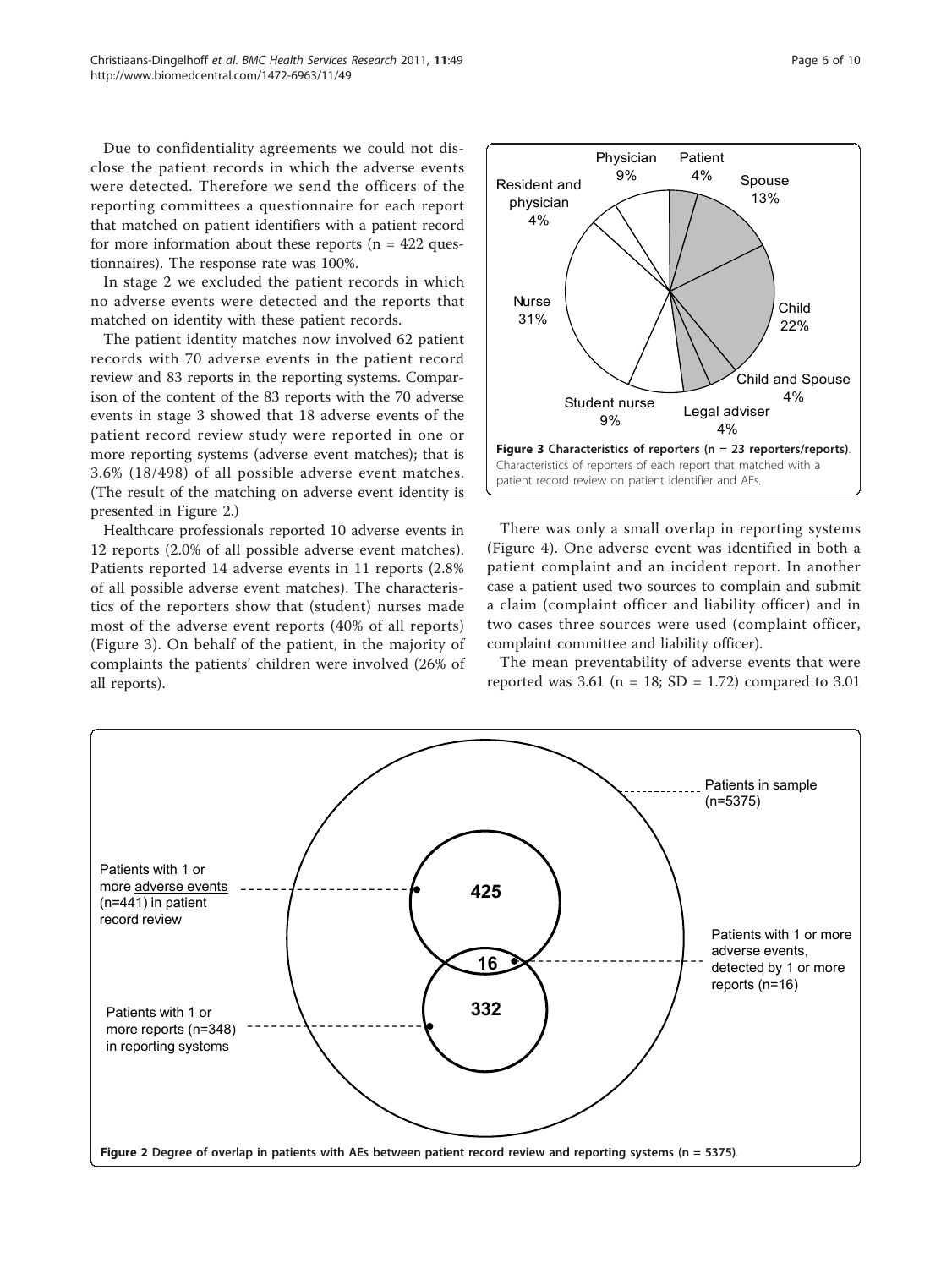<span id="page-6-0"></span>

 $(n = 480; SD = 1.72)$  of those that were not reported in any of the reporting systems (no significant difference, power = 30.6%). The mean preventability of reported adverse events was higher for events reported by healthcare professionals (mean = 4.60;  $n = 10$ ;  $SD = 1.07$ ) than events reported by patients (mean =  $2.38$ ; n = 9;  $SD = 1.60$ , ( $p < 0.05$ ).

The mean severity of adverse events that were reported was 5.33 ( $n = 18$ ; SD = 2.24) compared to 4.49  $(n = 480; SD = 2.45)$  of those that were not reported (no significant difference, power  $=$  34.4%). The mean severity of reported adverse events was higher for events reported by patients (mean =  $6.13$ ; n =  $9$ ; SD =  $1.64$ ) than for events reported by healthcare professionals (mean = 4.70;  $n = 10$ ;  $SD = 2.54$ ), although not statistically significant (power = 31.3%).

The sensitivity and positive predictive value of the reports for adverse events was 3.6% and 4.6%. The specificity was 93.3% and the negative predictive value was 91.5%

# **Discussion**

#### Main findings and interpretation

Among the 498 adverse events identified by patient record review only 18 adverse events (3.6%) were identified by record review, meaning that the majority of 480 adverse events was not registered in one of the four registration systems.

Most of the adverse events  $(n = 17)$  were detected in either a professional's report ( $n = 9$ ) or a patient's report  $(n = 8)$ ; only one adverse event was detected in both systems. Patient reports and healthcare professional reports contributed almost equally to the detection of adverse events. Since healthcare professionals overall made over five times more reports than patients did, we can conclude that there is a higher chance to find an adverse event in reporting systems of patient reports than in incident reporting systems for healthcare

professionals. In incident reporting systems for professionals, most of the reports are made by nurses and, therefore, probably mainly concern nursing care. Adverse events, in contrast, often concern medical care provided by resident physicians and medical consultants. The fact that these professionals are the ones making few reports in reporting systems could explain the relatively low number of adverse event matches in incident reports. Patients, on the other hand, report about the whole sequence of care. Generally, both healthcare professionals and patients report about a broader group of incidents than mere adverse events. Often, their reports concern quality issues without patient harm.

Statistical calculations showed that the degree of preventability and severity of the adverse events does not influence the likelihood they are reported. The results showed no statistically significant differences. However the non-significance might be the result of the low power.

Patients and healthcare professionals reported relatively more preventable and severe adverse events compared to less preventable and severe adverse events. The degree of preventability of adverse events reported by healthcare professionals was relatively higher than of adverse events reported by patients. We found that healthcare professionals reported more preventable adverse events and patients more severe adverse events. The learning potential of the adverse event or its visible impact on the patient might contribute to reporting behaviour. But, unfortunately, not all highly preventable and severe adverse events are registered.

Because of the low number of adverse events detected in the reporting systems, under-reporting of especially preventable and severe adverse events remains to be a problem.

Patients made only a few medico legal claims. In the Netherlands, there is not a real claim culture. In addition, patients can only file a claim when they are informed about the possibility to financially redress the harm that is suffered.

On the whole, the results show that in order to detect the same adverse events identified by record review, one cannot rely on the existing reporting systems within hospitals at present.

Why are so few adverse events reported by healthcare providers or patients? Healthcare professionals might be embarrassed or afraid of condemnation by their colleagues or the hospital management after reporting adverse events they were involved in, especially those with severe consequences. Furthermore, there are other barriers mentioned in literature that influence event reporting, including: fear of disciplinary action or potential litigation, time pressure, no feedback, the perception that reporting is unnecessary, unclear reporting procedures and a lack of clear definitions as to what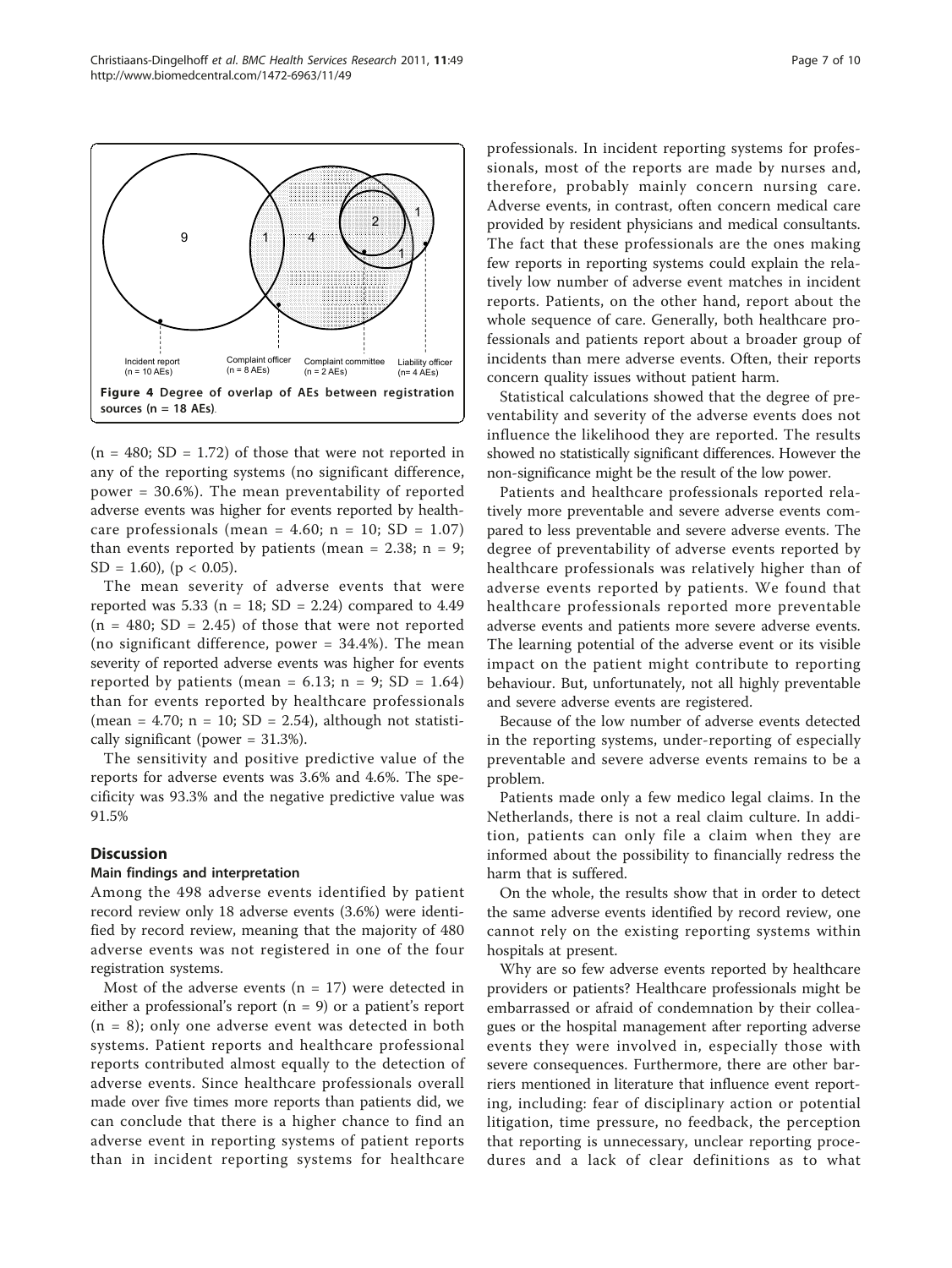constitutes a reportable event [[19](#page-8-0)-[25](#page-9-0)]. Moreover, resident physicians and medical consults do not generally perceive (surgical) complications to be "reportable incidents". They address complications, among other incidents, in Mortality and Morbidity meetings (M&M) [[26](#page-9-0)]. There are also a number of possible reasons why patients do not report adverse events [[19\]](#page-8-0). Patients may not be aware they have sustained harm from medical care, while it is not easy to disentangle medical injury from the development of the underlying illness. Moreover, patients can be unaware of the possibilities of making a complaint or claim. Or they can be unwilling to do so, because they do not want to commit the time and energy needed to take action, they are concerned the report will bring tension into the relationship with their doctor or they do not feel the need to complain, because their doctor clearly explained the event to their satisfaction (disclosure). Moreover patients might not feel the need to file a claim because in the Netherlands the healthcare and social security systems are well developed and patients do not feel the need for financial compensation.

Finally, patients with grievances or concerns may choose to speak directly to their healthcare provider. Other patients that have experienced an adverse event can choose to step outside the hospital and submit an appeal to e.g. the medical disciplinary board or civil court.

The sensitivity and positive predictive value is low (3.6% and 4.6%), meaning that reports of patients and healthcare professionals are not useful as a predictive method to detect the same adverse events as a patient record study. Although specificity and negative predictive value seem high (93.3% and 91.5%), one has to bear in mind that an absence of a report does not imply that no adverse event occurred. We did not researched the types and consequences of the reports, therefore it might be possible that reports that did not match still concerns adverse events.

Although incidents, complaints and claims do not detect the same (number of) adverse events as the patient record review, reports can still be useful in identifying issues concerning patient safety. In the sample 441 patients were involved in one or more adverse events and 348 patients were involved in one or more report. With an overlap of 16 patients 332 patients were still involved in situations that healthcare professionals or patients found important enough to report.

### Comparison with previous research

Different from our study design, other studies compared adverse events identified with record review with either incident reporting by healthcare professionals or patient complaints [[13,15](#page-8-0),[16](#page-8-0)]. Olsen et al. compared local real-

time record review with incident reporting and pharmacist surveillance [\[15\]](#page-8-0). As in our study, the authors found little overlap in events detected by the different methods. In a study by Sari et al., data of record review were compared with data submitted to a routine incident reporting system of the same patients [[13\]](#page-8-0). They found that the reporting system missed most patient safety incidents that were identified by record review and detected only 5% of those incidents that resulted in patient harm (these incidents probably included adverse events). In our study, 2% of the adverse events that were identified by record review were reported by healthcare professionals. The authors of both studies concluded that incident reporting alone does not provide an adequate assessment of adverse events and recommend hospital staff and researchers to use more than one method at the same time [[13,15](#page-8-0)].

Bismark et al. compared results from a record review study with patient complaints: 0.4% of the adverse events resulted in complaints [[16\]](#page-8-0). In our study, 1.8% of the adverse events were detected in complaints and claims. Bismark found that the odds of a complaint were higher for adverse events with higher preventability and severity [[16\]](#page-8-0). Because of the low numbers we could not compare the results.

### Strengths and limitations

No earlier study has compared record review with both registration systems of reports by healthcare professionals and patients (complaints as well as medico-legal claims). We studied a large number of adverse events and included multiple hospitals in our study design, increasing the likelihood that our results can be generalised to other hospitals.

Our study has, however, several limitations. Firstly, complaints and claims relating to episodes of care in 2004 may have been submitted later, outside our study period (January-December 2004), especially those that are submitted to the Complaint Committee and Liability Officer. Moreover, in some hospitals resident physicians and medical consultants also make reports of adverse outcomes of medical care during Morbidity and Mortality meetings (M&M). It was not possible to include this as a source in our study, because in some hospitals M&M reports are written down on notepads and are not formally registered. In other hospitals, there was only an M&M registration for surgery or not an M&M registration at all. Finally, patient record review has recognized limitations regarding the estimation of adverse event rates [[27,28\]](#page-9-0). Thomas et al. stated that estimates of adverse events rates from patient record review are highly sensitive to the degree of consensus and confidence among reviewers [[28\]](#page-9-0). Therefore it is possible that reports contained adverse events that were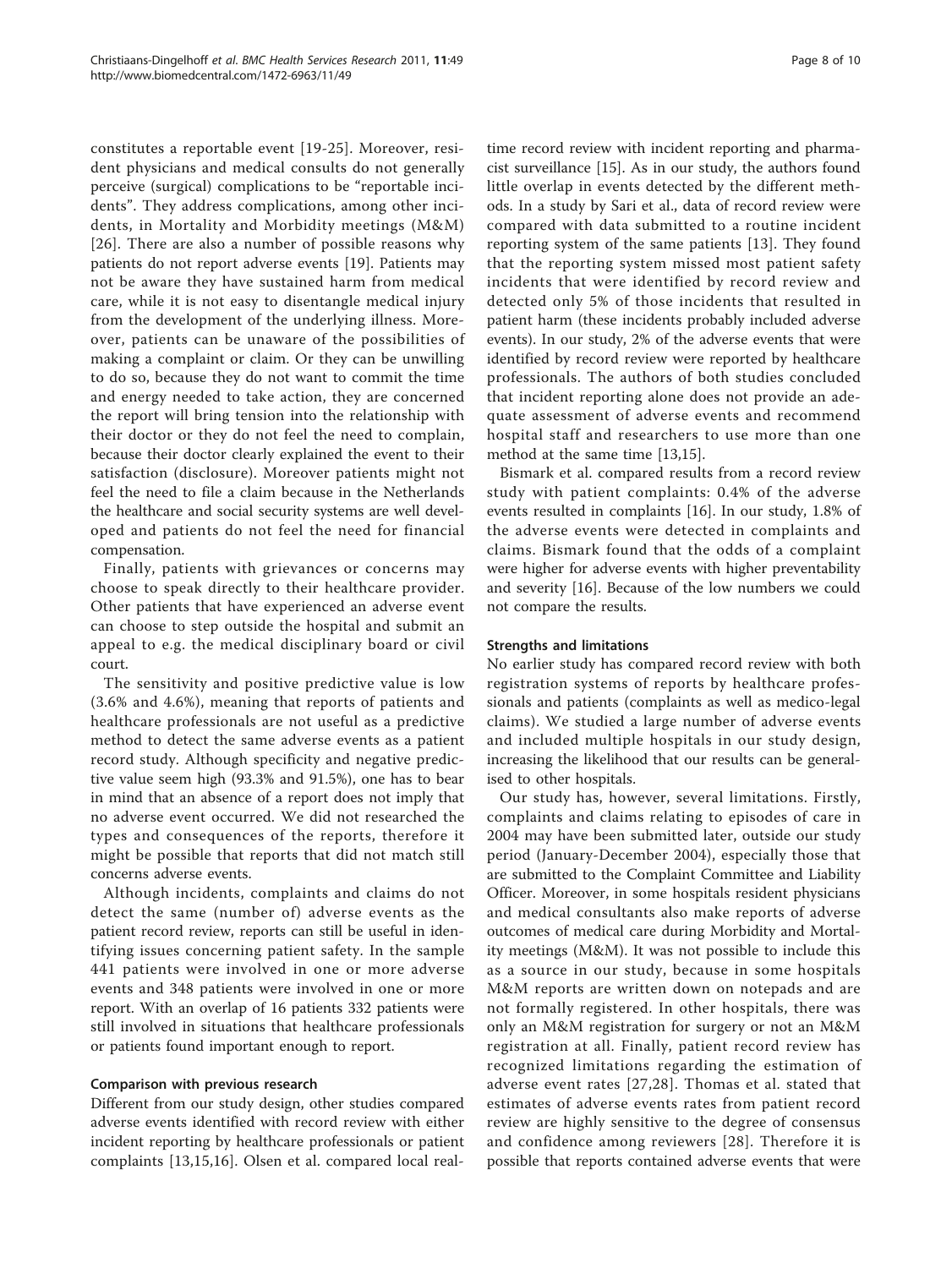<span id="page-8-0"></span>not identified in the record review study. Because of these limitations, the number of adverse events that can be detected by patients and healthcare professionals might be underestimated.

### **Conclusions**

An examination of reports from healthcare professionals and patients in reporting systems is not sufficient to detect a substantial number of adverse events and thus cannot replace record review. Adverse events are seriously under-reported. Barriers of reporting should be reduced.

The results show that there is little overlap in adverse events covered by healthcare professionals' and patients' reports: both groups reported different adverse events. There is underreporting of adverse events by both groups, but using either reports of professionals or patients would have yielded even fewer adverse event matches.

Considering the large numbers of patients' and healthcare professionals' reports that were not related to an adverse event, incident reporting systems, complaints and claims could, however, carry a vast amount of valuable information on the quality of care that can be used for the improvement of hospital healthcare. In future research, it seems worthwhile to study what information these sources can offer regarding the quality and safety of hospital care.

#### Acknowledgements

We would like to thank everyone who contributed to the study: the nurses and physicians who reviewed the patient records and the 14 participating hospitals and their reporting officers and committees for facilitating access to the patient records and providing the reporting data. We thank Nienke Ballast for her help in the data collection and Herman Christiaans (MD) for his assistance in interpreting the clinical cases. The Dutch Patient Safety Research Program has been initiated and supported by the Dutch Society of Medical Specialist (in Dutch: Orde van Medisch Specialisten) with financial support from the Dutch Ministry of Health, Welfare and Sport. This program is carried out by EMGO<sup>+</sup> Institute/VUmc and NIVEL. The funding source had no influence on the study design; in the collection, analysis and interpretation of the data; in the writing of the manuscript; and in the decision to submit the manuscript for publication.

#### Author details

<sup>1</sup>EMGO<sup>+</sup> Institute for Health and Care research, Department of Public and Occupational Health, VU University Medical Center, Van der Boechorststraat 7, 1081 BT Amsterdam, The Netherlands. <sup>2</sup>NIVEL, Netherlands Institute for Health Services Research, PO Box 1568, 3500 BN Utrecht, The Netherlands.

#### Authors' contributions

ICD contributed to the design of the study, coordinated the data collection, analysed and interpreted the data and drafted the manuscript. MS wrote the manuscript and contributed to the analysis and interpretation of the data. LZ contributed to the data analysis and critically read the manuscript. SL contributed to the data collection and critically read the manuscript. GvdW and CW contributed to the design of the study and interpretation of the data, and revised the manuscript critically for important intellectual content. All authors gave their approval of the final version of the manuscript.

#### Competing interests

The authors declare that they have no competing interests.

Received: 17 March 2010 Accepted: 28 February 2011 Published: 28 February 2011

#### References

- 1. Zegers M, de Bruijne MC, Wagner C, Groenewegen PP, Waaijman R, van der Wal G: [Design of a retrospective patient record study on the occurrence](http://www.ncbi.nlm.nih.gov/pubmed/17319971?dopt=Abstract) [of adverse events among patients in Dutch hospitals.](http://www.ncbi.nlm.nih.gov/pubmed/17319971?dopt=Abstract) BMC Health Serv Res 2007, 7:27.
- 2. Brennan TA, Leape LL, Laird NM, Hebert L, Localio AR, Lawthers AG, Newhouse JP, Weiler PC, Hiatt HH: [Incidence of adverse events and](http://www.ncbi.nlm.nih.gov/pubmed/1987460?dopt=Abstract) [negligence in hospitalized patients. Results of the Harvard Medical](http://www.ncbi.nlm.nih.gov/pubmed/1987460?dopt=Abstract) [Practice Study I.](http://www.ncbi.nlm.nih.gov/pubmed/1987460?dopt=Abstract) N Engl J Med 1991, 324:370-376.
- 3. Wilson RM, Runciman WB, Gibberd RW, Harrison BT, Newby L, Hamilton JD: [The Quality in Australian Health Care Study.](http://www.ncbi.nlm.nih.gov/pubmed/7476634?dopt=Abstract) MJA 1995, 163:458-471.
- 4. Thomas EJ, Studdert DM, Burstin HR, Orav EJ, Zeena T, Williams EJ, Howard KM, Weiler PC, Brennan TA: [Incidence and types of adverse](http://www.ncbi.nlm.nih.gov/pubmed/10718351?dopt=Abstract) [events and negligent care in Utah and Colorado.](http://www.ncbi.nlm.nih.gov/pubmed/10718351?dopt=Abstract) Med Care 2000, 38:261-271.
- 5. Schioler T, Lipczak H, Pedersen BL, Mogensen TS, Bech KB, Stockmarr A, Svenning AR, Frolich A: [Danish Adverse Event Study: Incidence of](http://www.ncbi.nlm.nih.gov/pubmed/11590953?dopt=Abstract) [adverse events in hospitals. A retrospective study of medical records.](http://www.ncbi.nlm.nih.gov/pubmed/11590953?dopt=Abstract) Ugeskr Laeger 2001, 163:5370-5378.
- 6. Vincent C, Neale G, Woloshynowych M: [Adverse events in British](http://www.ncbi.nlm.nih.gov/pubmed/11230064?dopt=Abstract) [hospitals: preliminary retrospective record review.](http://www.ncbi.nlm.nih.gov/pubmed/11230064?dopt=Abstract) BMJ 2001, 322:517-519.
- 7. Davis P, Lay-Yee R, Briant R, Ali W, Scott A, Schug S: [Adverse events in](http://www.ncbi.nlm.nih.gov/pubmed/12552260?dopt=Abstract) [New Zealand public hospitals 1: occurrence and impact.](http://www.ncbi.nlm.nih.gov/pubmed/12552260?dopt=Abstract) N Z Med J 2002, 115:U271.
- 8. Baker GR, Norton PG, Flintoft V, Blais R, Brown A, Cox J, Etchells E, Ghali WA, Hebert P, Majumdar SR, O'Beirne M, Palacios-Derflingher L, Reid RJ, Sheps S, Tamblyn R: [The Canadian Adverse Events Study: the incidence of](http://www.ncbi.nlm.nih.gov/pubmed/15159366?dopt=Abstract) [adverse events among hospital patients in Canada.](http://www.ncbi.nlm.nih.gov/pubmed/15159366?dopt=Abstract) CMAJ 2004, 170:1678-1686.
- 9. Zegers M, de Bruijne MC, Wagner C, Hoonhout LHF, Waaijman R, Smits M, Hout FAG, Zwaan L, Christiaans-Dingelhoff I, Timmermans DRM, Groenewegen PP, Van der Wal G: [Adverse events and potentially](http://www.ncbi.nlm.nih.gov/pubmed/19651935?dopt=Abstract) [preventable deaths in Dutch hospitals. Results of a retrospective patient](http://www.ncbi.nlm.nih.gov/pubmed/19651935?dopt=Abstract) [record review study.](http://www.ncbi.nlm.nih.gov/pubmed/19651935?dopt=Abstract) Qual Saf Health Care 2009, 18:297-302.
- 10. Michel P, Quenon JL, de Sarasqueta AM, Scemama O: [Comparison of three](http://www.ncbi.nlm.nih.gov/pubmed/14739187?dopt=Abstract) [methods for estimating rates of adverse events and rates of preventable](http://www.ncbi.nlm.nih.gov/pubmed/14739187?dopt=Abstract) [adverse events in acute care hospitals.](http://www.ncbi.nlm.nih.gov/pubmed/14739187?dopt=Abstract) BMJ 2004, 328:199.
- 11. Woloshynowych M, Neale G, Vincent C: [Case record review of adverse](http://www.ncbi.nlm.nih.gov/pubmed/14645755?dopt=Abstract) [events: a new approach.](http://www.ncbi.nlm.nih.gov/pubmed/14645755?dopt=Abstract) Qual Saf Health Care 2003, 12:411-415.
- 12. Department of Health: An organisation with a memory: Report of an expert group on learning from adverse events in the NHS London: The Stationery Office; 2000.
- 13. Sari ABA, Sheldon TA, Cracknell A, Turnbull A: [Sensitivity of routine](http://www.ncbi.nlm.nih.gov/pubmed/17175566?dopt=Abstract) [systems for reporting patient safety incidents in an NHS hospital:](http://www.ncbi.nlm.nih.gov/pubmed/17175566?dopt=Abstract) [retrospective patient case note review.](http://www.ncbi.nlm.nih.gov/pubmed/17175566?dopt=Abstract) BMJ 2007, 334:79.
- 14. Cullen DJ, Bates DW, Small SD, Cooper JB, Nemeskal AR, Leape LL: [The](http://www.ncbi.nlm.nih.gov/pubmed/8556111?dopt=Abstract) [incident reporting system does not detect adverse events: a problem](http://www.ncbi.nlm.nih.gov/pubmed/8556111?dopt=Abstract) [for quality improvement.](http://www.ncbi.nlm.nih.gov/pubmed/8556111?dopt=Abstract) Jt Comm J Qual Improv 1995, 21:541-548.
- 15. Olsen S, Neale G, Schwab K, Psaila B, Patel T, Chapman EJ, Vincent C: [Hospitals should use more than one method to detect adverse events](http://www.ncbi.nlm.nih.gov/pubmed/17301203?dopt=Abstract) [and potential adverse event: incident reporting, pharmacist surveillance](http://www.ncbi.nlm.nih.gov/pubmed/17301203?dopt=Abstract) [and local real-time record reviews may all have a place.](http://www.ncbi.nlm.nih.gov/pubmed/17301203?dopt=Abstract) Qual Saf Health Care 2007, 16:40-44.
- 16. Bismark MM, Brennan TA, Paterson RJ, Davis PB, Studdert DM: [Relationship](http://www.ncbi.nlm.nih.gov/pubmed/16456205?dopt=Abstract) [between complaints and quality of care in New Zealand: a descriptive](http://www.ncbi.nlm.nih.gov/pubmed/16456205?dopt=Abstract) [analysis of complainants and non-complainants following adverse](http://www.ncbi.nlm.nih.gov/pubmed/16456205?dopt=Abstract) [events.](http://www.ncbi.nlm.nih.gov/pubmed/16456205?dopt=Abstract) Qual Saf Health Care 2006, 15:17-22.
- 17. WHO Draft Guidelines for Adverse Event Reporting and Learning. 2005.
- 18. Friele RD, Sluijs EM: [Patient expectations of fair complaint handling in](http://www.ncbi.nlm.nih.gov/pubmed/16919165?dopt=Abstract) [hospitals: empirical data.](http://www.ncbi.nlm.nih.gov/pubmed/16919165?dopt=Abstract) BMC Health Serv Res 2006, 6:106.
- 19. Vincent C, Stanhope N, Crowley-Murphy M: [Reasons for not reporting](http://www.ncbi.nlm.nih.gov/pubmed/10468380?dopt=Abstract) [adverse incidents: an empirical study.](http://www.ncbi.nlm.nih.gov/pubmed/10468380?dopt=Abstract) J Eval Clin Pract 1999, 5:13-21.
- 20. Leape LL: [Reporting of adverse events.](http://www.ncbi.nlm.nih.gov/pubmed/12432059?dopt=Abstract) N Engl J Med 2002, 347:1633-1638.